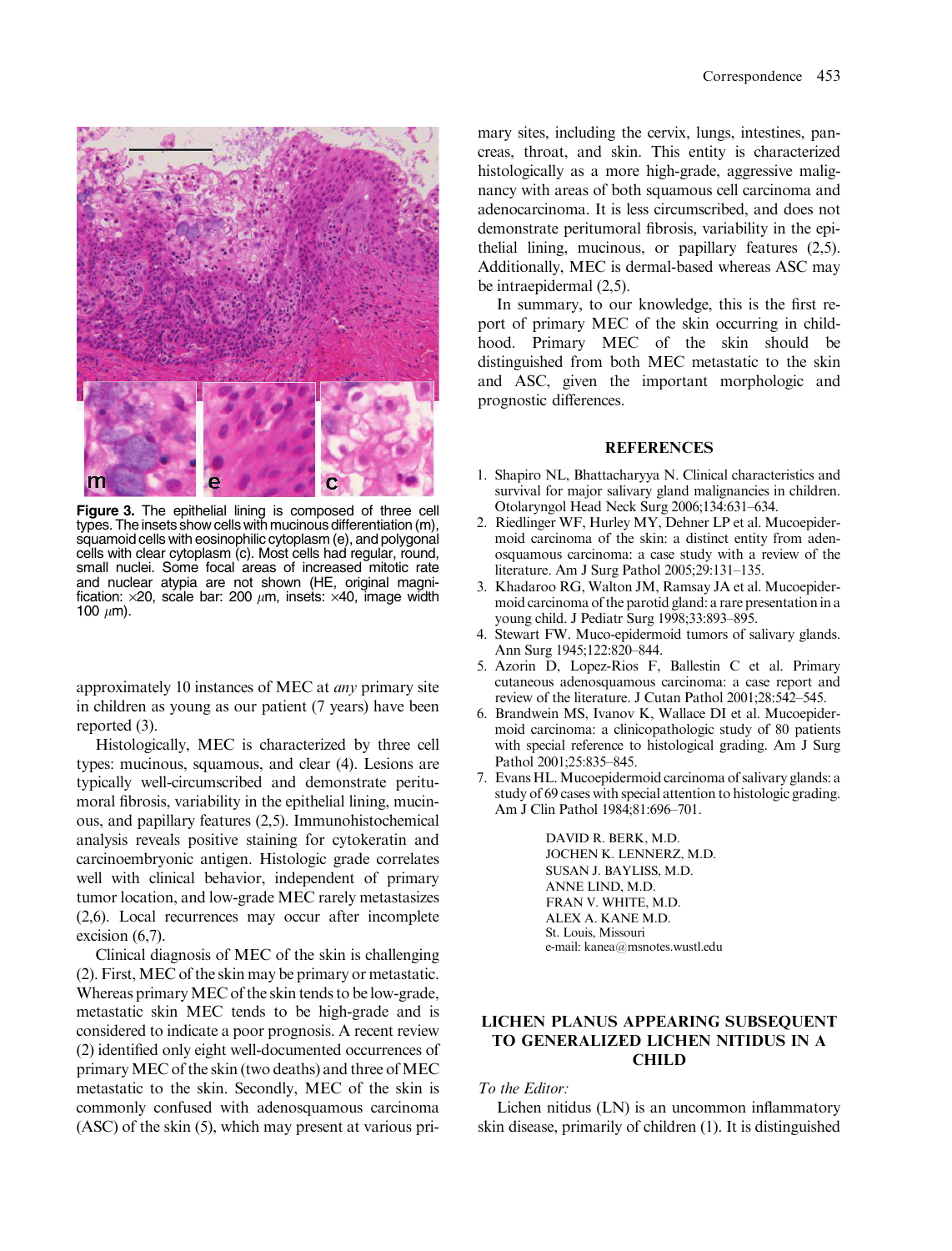from lichen planus (LP) on both clinical and histologic grounds. However, the possibility that LN represents a micropapular variant of LP has never been definitively excluded (2). We report a child who developed generalized LN which was soon followed by LP.

A 7-year-old boy in good health was seen with a 1-year history of multiple, asymptomatic skin papules. Skin examination showed monomorphous, pinpoint, round, or polygonal shiny papules scattered on his shoulders, limbs, and trunk. Histologic examination showed circumscribed nests of lymphocytes and histiocytes and occasionally epithelioid and Langhans cells in the upper dermis. The rete ridges on the margins were elongated, creating the image of a claw clutching a ball. The clinical diagnosis of LN was confirmed. Due to the lack of symptoms, no treatment was suggested. Two months later, while LN lesions remained stationary, the patient developed a pruritic, symmetrically distributed eruption of violaceous papules isolated, grouped or sometimes coalescing in plaques on his limbs, wrists, trunk, and genital area (Fig. 1A,B). Clinical and histopathologic findings of the latter lesions were typical of LP. Biochemical investigations did not disclose any abnormality, in particular no infection with the hepatitis C virus was found. Narrow band-UVB phototherapy was performed with good results on the LP lesions which regressed quickly with residual hyperpigmentation. Remission of the skin manifestations of LP occurred after 2 months of treatment. At a follow-up of 12 months the boy is free from skin lesions of LP. Some residual lesions of LN are still present in some circumscribed areas of the trunk.

Lichen nitidus is a rare disorder of unknown etiology which clinically presents with dome shaped, shiny, asymptomatic papules, 2–5 mm in diameter. Solitary lesions, or less frequently, generalized eruptions and linear distribution have been observed. It has been proposed that immune alterations can be associated with this entity, particularly the generalized form (1).

The association with LP is still a subject of debate. Clinically LN is distinct from LP, as it is neither pruritic nor violaceous and is characterized by small, monomorphous papules. In addition, a distinctive histopathology profile is observed. However, similar histologic findings in early lesions of both diseases have been reported. In particular epithelioid and giant cells, which are considered typical features of LN, have been described in the skin or nail lesions of LP (3–5). A review of the literature reveals that LN may accompany clinical variants of LP and both conditions may occur together in the same patient (2). In 1988, Aram (6) reported a patient with associated of LP and LN who had a beneficial response to treatment with etretinate. In 1995 Kano et al (7) reported a patient with a 2-year history of Crohn disease who developed both LP and LN in addition to erythema nodosum lesions. In the same year, Kawakami and Sama (8) reported generalized LN appearing subsequent to LP in a 27-year-old man.

Of interest, ultrastructural changes of LN were found identical with those reported in LP  $(9-10)$ , as well as immunophenotypic findings of a marked excess of  $CD4+$  cells over  $CD8+$  cells and a large number of



Figure 1. (A) Multiple violaceous papules, often coalescing into plaques with fine linear white scales, grouped on the pectoral area, axillae and pubic area, and (B) diffusely dispersed on the abdomen.